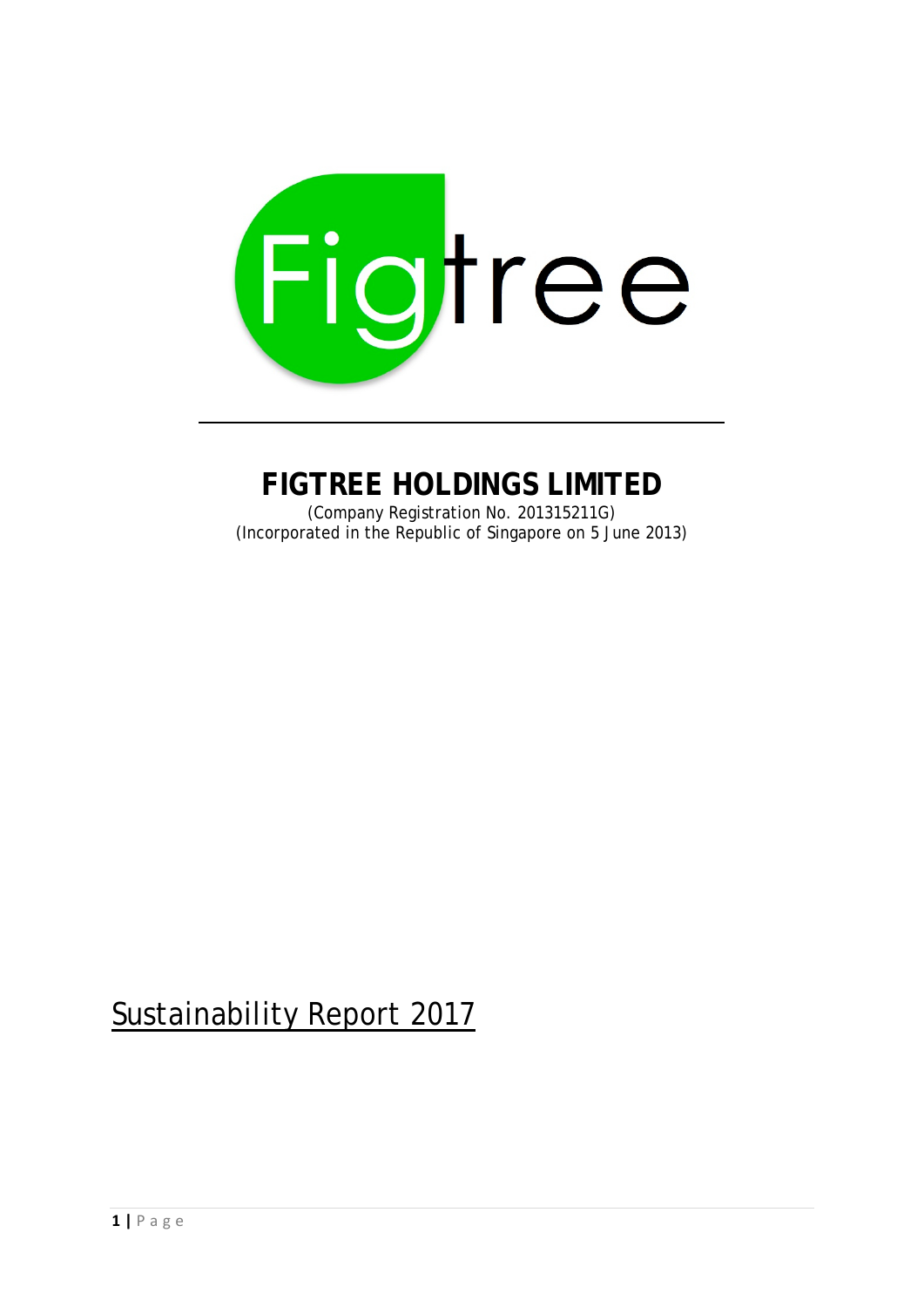# Page

| • Message from the Board                        |    |
|-------------------------------------------------|----|
| • About This Report                             |    |
| • Organisational Profile                        | 5  |
| • Governance & Sustainability Approach          |    |
| • Stakeholder Engagement                        | 8  |
| • Material Topics                               | Q  |
| ■ Economic Performance                          | 10 |
| • Anti-Corruption and Anti-Bribery              |    |
| ■ Environmental Compliance                      | 12 |
| Employment<br>$\blacksquare$                    | 13 |
| Global Reporting Initiative (GRI) Content Index | 15 |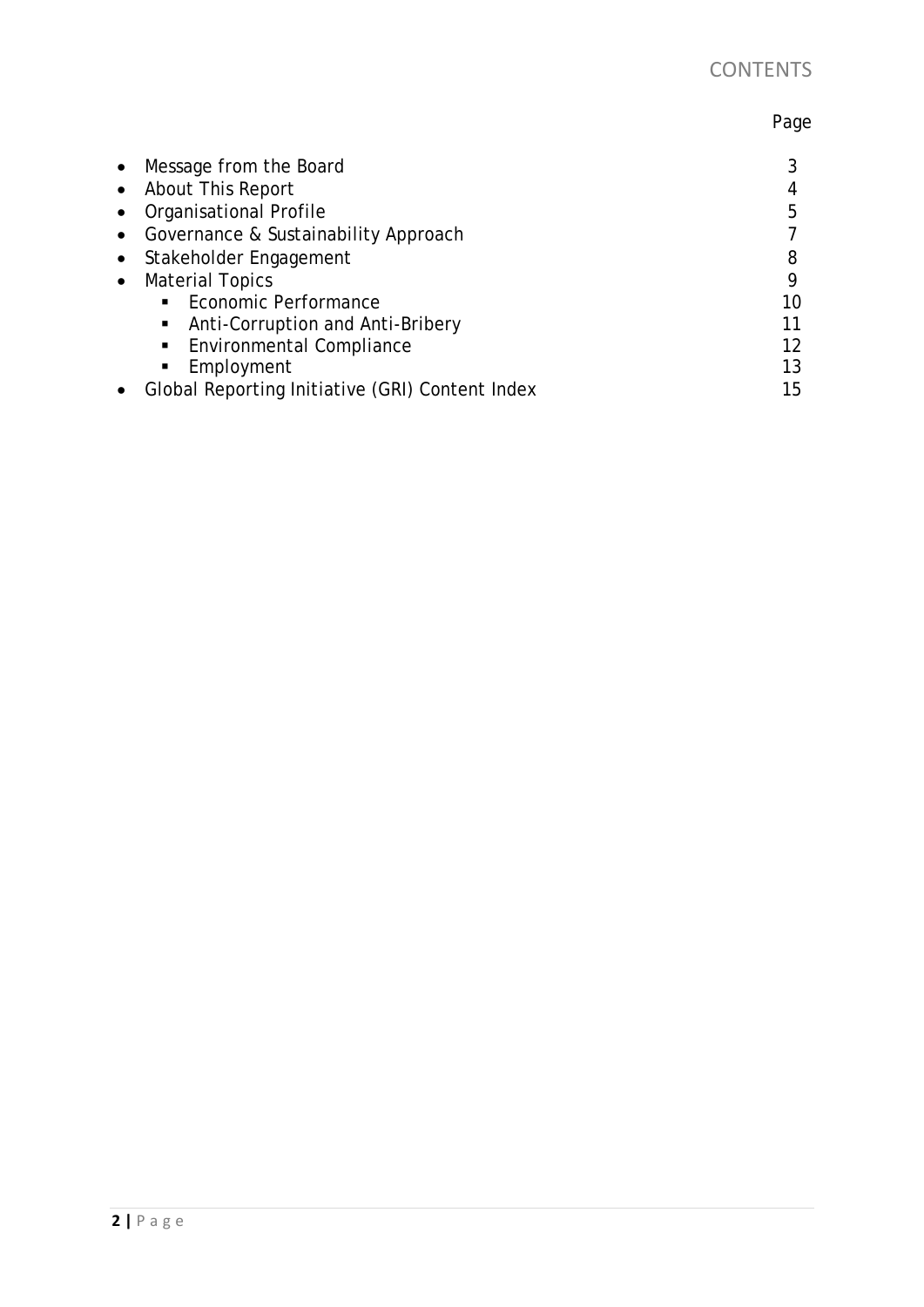#### **MESSAGE FROM THE BOARD**



*Danny Siaw – Executive Chairman and Managing Director*

With increased expectations and emphasises on sustainable global economy, our Board believes that sustainability reporting practices can help to drive progress by all organisations towards a smart, sustainable and inclusive growth.

Our Board has taken into consideration material sustainability issues and identified various material ESG factors such as economic, environmental, social and governance. As part of our strategy formulation, the Board are constantly involves in overseeing and monitoring of these factors. With the aim to create long lasting value for all our stakeholders, sustainability is an integral part of our Company's strategy.

Our company will gradually place emphasis on sustainability and would implement appropriate policies and programmes when the opportunities arise. In addition, the Company has ongoing efforts to achieve and meet best practices set by industry standards from projects, in particular to environmental and workplace safety standards; this has been affirmed by the receipt of several accreditations and awards, such as BCA Green Mark Award and bizSAFE Star for FY2017.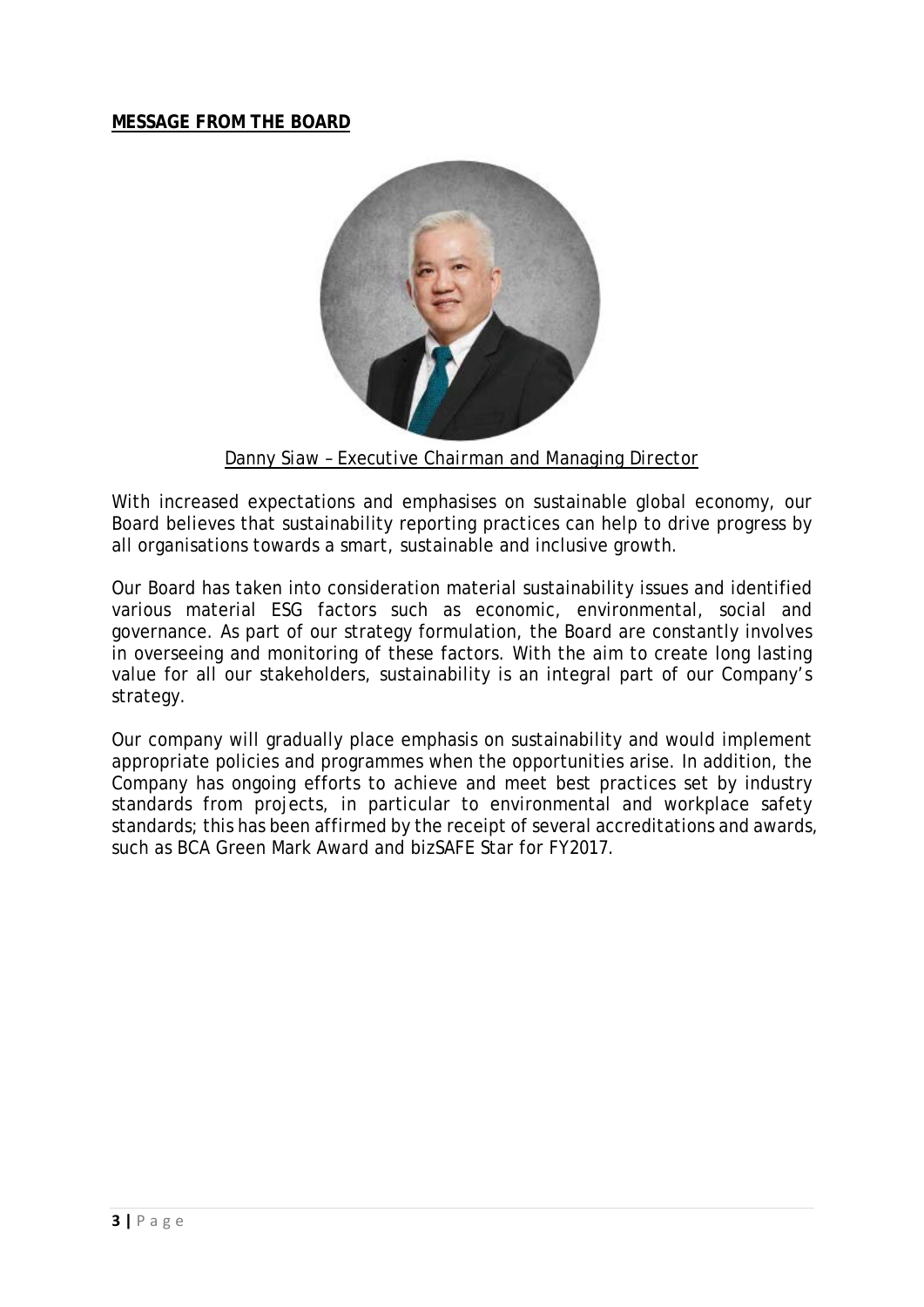#### **ABOUT THIS REPORT**

We, Figtree Holdings Limited (the "Company" and together with its subsidiaries and associated companies, the "Group"), hereby present our first sustainability report which discusses the key material issues identified that are important to our stakeholders, containing information on our economic, environmental and social issues.

We have adopted and applied the international reporting framework, Global Reporting Initiative ("GRI") Standards: Core Option and the requirements of SGX-ST Listing Rules 711A and 711B in preparing the Company's inaugural sustainability report. We have employed the principles of stakeholder inclusiveness, sustainability context, materiality and completeness during the drafting process of this report, in order to deliver a comprehensive report to the public. We have applied the GRI principles of accuracy, balance, clarity, comparability, reliability and timeliness. We have not sought external assurance for the Financial Year 2017.

| <b>Reporting Boundaries</b><br>and Standards | Materiality: focusing on issues that impact business<br>growth and are of utmost importance to<br>stakeholders;<br>Stakeholder Inclusiveness: responding to<br>stakeholder expectations and interests;<br>Sustainability Context: presenting performance in<br>the wider context of sustainability; and<br>Completeness: including all information that is of<br>significant economic, environmental and social<br>impact to enable stakeholders to assess the Group's<br>performance. |
|----------------------------------------------|----------------------------------------------------------------------------------------------------------------------------------------------------------------------------------------------------------------------------------------------------------------------------------------------------------------------------------------------------------------------------------------------------------------------------------------------------------------------------------------|
| <b>Report Period and</b><br>Scope            | This report, which will be produced annually, covers<br>data and information from 1 January 2017 to 31<br>December 2017 across the Group's operations in<br>Singapore. We will take into consideration the<br>readiness of operations in Malaysia, China and<br>Australia when producing our future sustainability<br>reports.                                                                                                                                                         |
| Accessibility                                | The sustainability report will be publicly accessible<br>through the Company's website:<br>https://www.figtreeasia.com as well as on SGXNET.<br>We are committed to listening to our stakeholders and<br>we look forward to their feedback. Please send any<br>feedback to: https://www.figtreeasia.com                                                                                                                                                                                |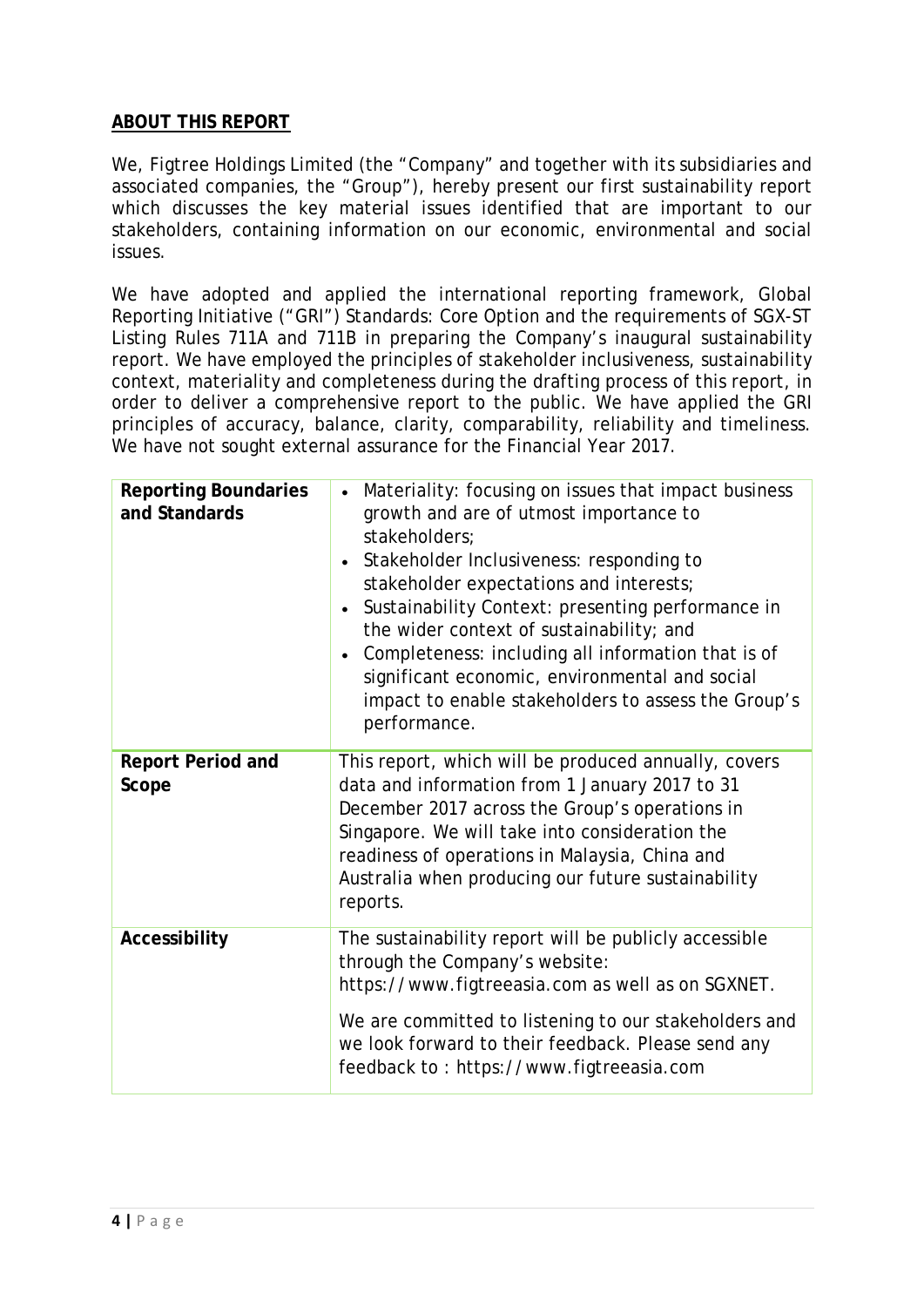### **ORGANISATIONAL PROFILE**

#### *Background*

Figtree Holdings Limited ("Figtree" or the "Company", together with its subsidiaries and associates, the "Group"), was incorporated in 2009 and listed on SGX Catalist on 11 November 2013, with its headquarters located in Singapore. The main business areas include design and build, project and construction management consulting services, property development and property investment.

Since our incorporation, our Group has progressed steadily and ventured into different parts of the world which include China, Malaysia and Australia, with different specialised areas, as follows:

| Countries       | Specialised area                                                                                                                                                                                    |
|-----------------|-----------------------------------------------------------------------------------------------------------------------------------------------------------------------------------------------------|
| Singapore       | Main contractor for local commercial and industrial real<br>estate projects, covering new construction, A&A works on<br>existing buildings and refurbishment and upgrading of<br>existing buildings |
| China           | Design, project and construction management consulting<br>services<br>Developing, constructing, selling and leasing of residential,<br>commercial and industrial properties                         |
| <b>Malaysia</b> | Design, project and construction management consulting<br>services                                                                                                                                  |
| Australia       | Developing, constructing, selling and leasing of residential,<br>commercial and industrial properties                                                                                               |

There are 30 employees under the Singapore operations. The Group's Vision and Mission are as follow:

| Vision         | To Strive together to be the Value Add leader in the Design<br>and Build Construction Industry"                                   |
|----------------|-----------------------------------------------------------------------------------------------------------------------------------|
| <b>Mission</b> | "To Design and Deliver Projects of high Value Add quality within<br>the budget and time frame to the satisfaction of our clients" |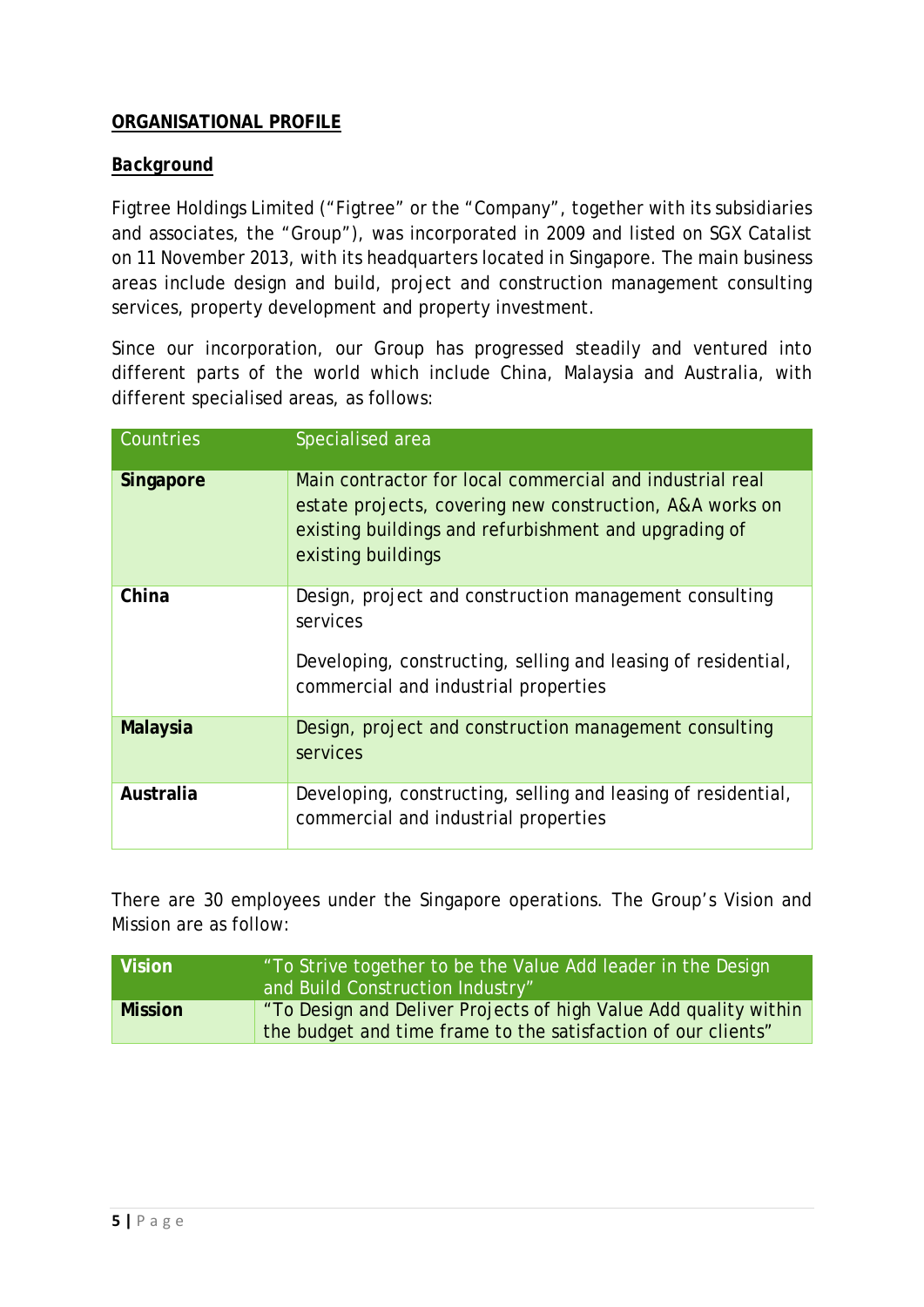#### *Supply Chain Management*

We maintain a policy of subcontracting to those parties best satisfying a range of criteria appropriate to the particular project. Amongst others, price competiveness and quality shall be the major factors when considering to award works to subcontractors.

We have ISO procedures on Purchase Control and Vendors Assessment in place which provides guidelines along the procurement process such as vendor sourcing and selection, purchase order preparation, review and approval and vendor assessment.

Generally, we do not enter into any long term agreements or arrangements with any one of our sub-contractors as this would provide us with the flexibility to evaluate and select more sub-contractors who are able to provide higher quality work at competitive prices. Nonetheless, to ensure sustainable provision of services from our sub-contractors, we actively engage our major sub-contractors to identify and evaluate areas for improvement during the course of and at the end of the project.

#### *External Initiatives*

The Group is committed to giving back to the community and also encourages active participation by its employees to make a difference to the community. During the reporting period, we have made donation to Care Community Ltd – the voluntary welfare organisation that aims to provide the best welfare assistance to the elderly, handicapped and less fortunate in Singapore.

#### *Membership of Associations and Certificates*

- Singapore Business Federation
- Association of Catalist Companies
- Singapore Chinese Chamber of Commerce & Industry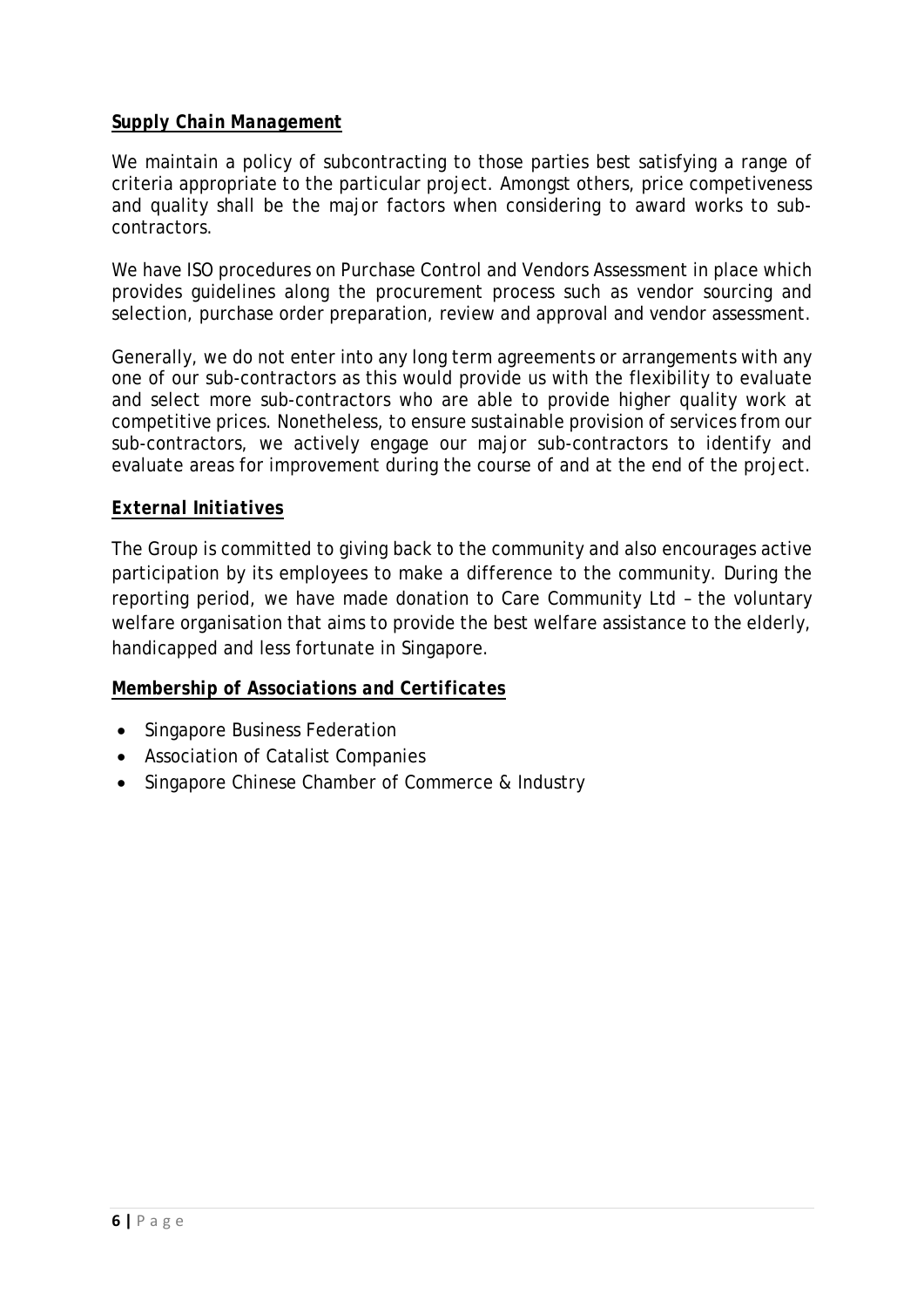### **GOVERNANCE & SUSTAINABILITY APPROACH**

The Company has established policies for matters such as Conflict of Interest and Whistle-blowing in order to maintain a high standard of corporate governance and in having effective corporate practices to safeguard against fraud, with the aim of protecting shareholders' interests as well as maximising long term success of the Group.

The Company has adopted a risk management framework to identify, review and manage key risks arising from the management and operations of the Group's operating segments.

### *Conflict of interest policy*

The conflict of interest policy is embedded under the Company's Employee Handbook. All of our staff, including key management, are required to make yearly declarations to the Group on their interest (either directly or indirectly) with any of the stakeholders of the Group.

#### *Whistle-blowing policy*

Our Company has adopted a whistleblowing policy which is made known to our stakeholders. The stakeholders may, in confidence, raise concerns about improprieties in matters of financial reporting or other matters by submitting a whistle-blowing report via email or through a hotline.

#### *Sustainability Approach*

On day-to-day basis, we constantly evaluate the expectations of our stakeholders either through informal or formal means in order to create mutual beneficial relationships. The expectations of our stakeholders would be the areas emphasised by us during our strategy setting.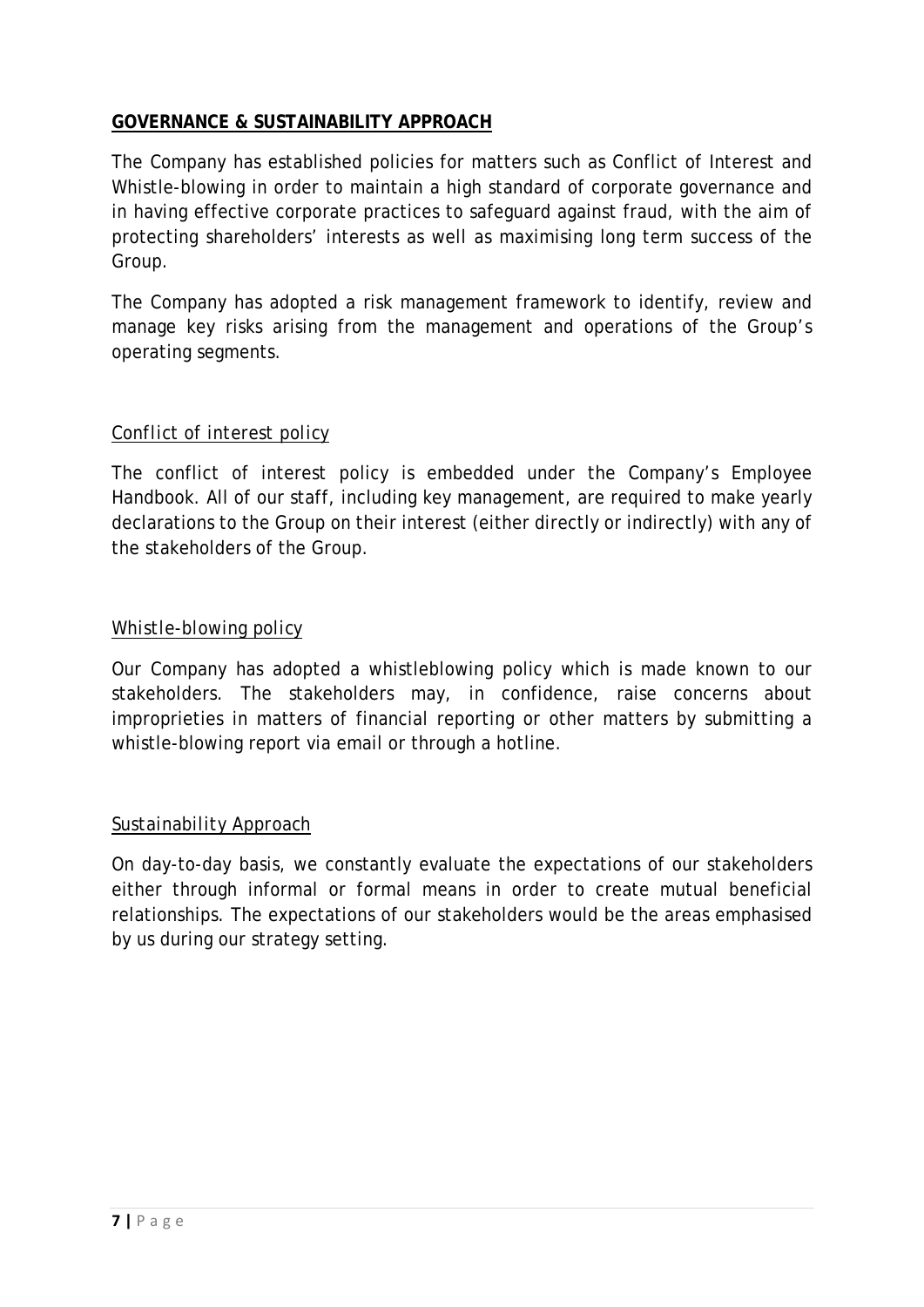#### **STAKEHOLDER ENGAGEMENT**

In order to better manage the Group's material issues, we have considered stakeholder expectations through day-to-day interaction with each group of stakeholders. After consolidating stakeholders' expectations, the top 4 material topics identified are discussed in this report. This has help to strengthen the relevance of our reporting and approach to managing the Group's material issues.

The following table illustrates the engagement activities and expectations with respective stakeholder groups.

| <b>Stakeholders</b>                      | <b>Stakeholder Engagement</b>                                                                                                             | <b>Stakeholders' Expectations</b>                                                                                                              |
|------------------------------------------|-------------------------------------------------------------------------------------------------------------------------------------------|------------------------------------------------------------------------------------------------------------------------------------------------|
| <b>Customers</b>                         | <b>Enquiry and feedback</b><br>$\bullet$<br>channels                                                                                      | Good quality of products<br>$\bullet$<br>After sales services                                                                                  |
| Sub-<br>contractors/<br><b>Suppliers</b> | Quotations<br>$\bullet$<br>Periodic discussion<br>$\bullet$<br>Supplier evaluation                                                        | Compliance with terms and<br>$\bullet$<br>conditions of purchasing<br>policies and procedures<br>Maintain ethical standards                    |
| <b>Employees</b>                         | Induction and<br>$\bullet$<br>orientation program,<br>Staff appraisal<br>$\bullet$<br>Internal memo<br>$\bullet$<br>Training<br>$\bullet$ | Staff rights and welfare<br>$\bullet$<br>Personal development<br>$\bullet$<br>Good working environment                                         |
| Investors                                | Annual meetings<br>$\bullet$<br>Board meetings<br>$\bullet$<br>Circulars to<br>$\bullet$<br>shareholders                                  | Profitability<br>Transparency<br>Timely reporting<br>Fair purchasing practices<br>$\bullet$                                                    |
| Government<br>and Regulators             | <b>Discussions with</b><br>$\bullet$<br>government agencies<br>and regulators                                                             | <b>Environmental-friendly business</b><br>$\bullet$<br>approach<br>Compliance with regulations<br>Timely reporting and resolution<br>of issues |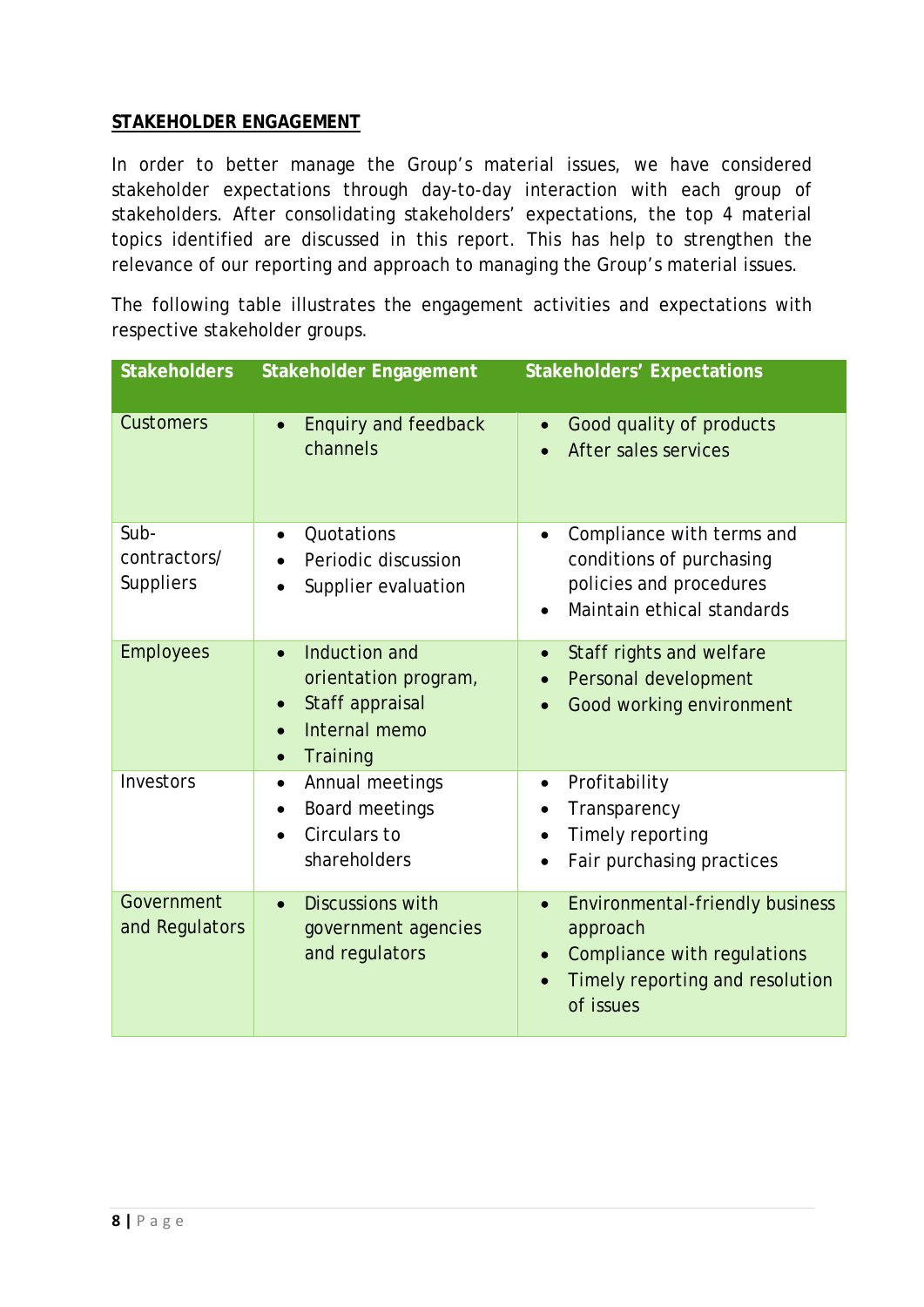#### **MATERIAL TOPICS**

Based on stakeholder feedback, challenges faced by the industry and our own business goals, we have identified the top 4 material topics to be discussed in this report.

The following matrix summarises our list of relevant sustainability topics and their influence on stakeholders' assessments and decisions as well as significance of economic, environmental, social and governance impact.



Based on the matrix, the top 4 material topics chosen to be reported are as follows:

- Economic Performance
- Anti-corruption and Anti-bribery
- Environmental Compliance
- Employment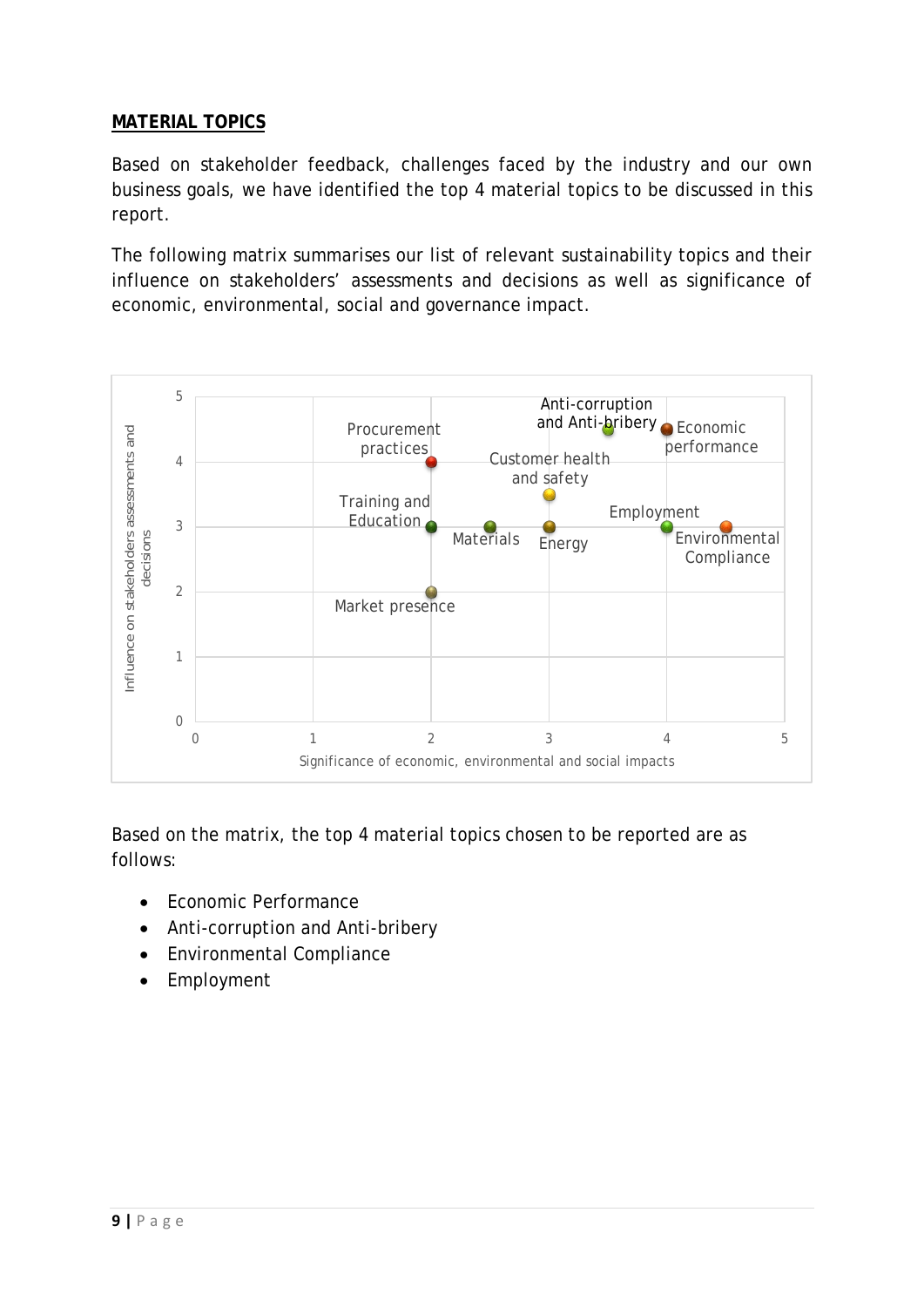#### **Economic Performance**

Economic performance is very important to stakeholders particularly to investors as economic performance provides them with a return on their investment. In addition, other stakeholders such as employees are also deemed to benefit from such performance. Thus, economic performance has been ranked as one of the material topics for stakeholders.

In order to generate tangible value for our stakeholders, the Group has strived to maintain healthy profits for the Group.

| <b>Financial Year</b> |                 | Changes         | <b>Notes</b>         |                                                                                                                      |
|-----------------------|-----------------|-----------------|----------------------|----------------------------------------------------------------------------------------------------------------------|
|                       | 2016            | 2017            |                      |                                                                                                                      |
| Revenue               | S\$57.6 million | S\$17.6 million | Decrease by<br>69.4% | Decrease in<br>contribution<br>from various<br>design and<br>build projects<br>which were<br>completed in<br>FY2016. |
| Cost of sales         | S\$39.7 million | S\$5.9 million  | Decrease by<br>85.1% | Write back of<br>an accrual of<br>sub-<br>contractors'<br>cost of S\$2.4<br>million                                  |
| <b>Gross profit</b>   | S\$17.8 million | S\$11.7 million | Decrease by<br>34.3% | Nil                                                                                                                  |

#### **Financial Highlights**

The Group considers the stakeholders' emphasis on the Group's economic performance. While the Group strives to maximise the stakeholders' short and long term value, we ensure there will be adequate due diligence processes and adopt a disciplined investment and project selection approach.

#### **Subsequent reporting for FY2018**

For FY2018, we hope to maintain and ensure our financial stability and generate positive returns to our stakeholders by exploring our options and viability in related fields. We also aim to secure more projects to increase revenue for the Group over the long-term.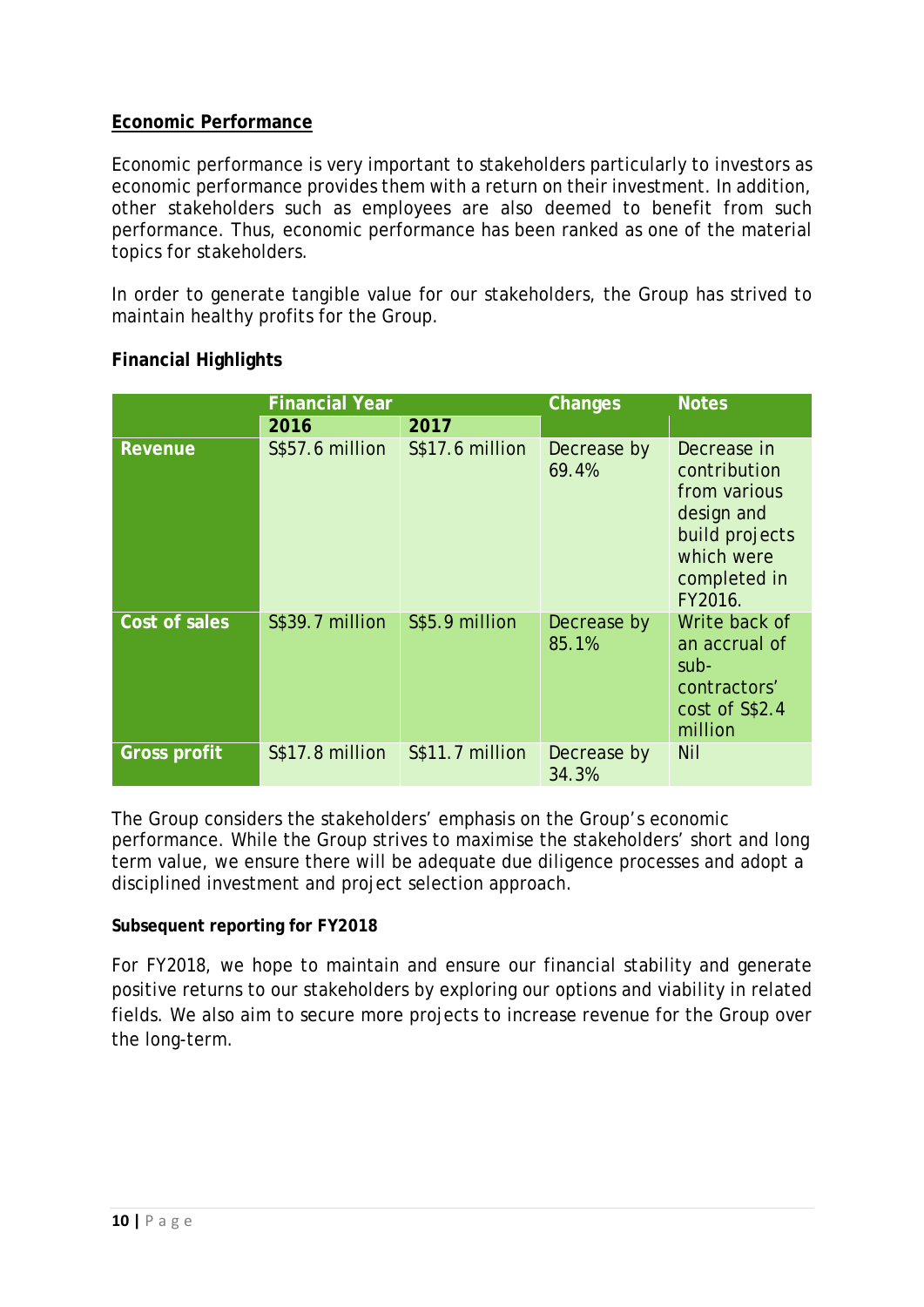### **Anti-Corruption and Anti-Bribery**

There is no confirmed incident of corruption and bribery during the reporting period. Values are strictly enforced to our employees to ensure that our stand on corruption and bribery is clear. Several policies are in place and communicated to the employee to emphasise anti-corruption and anti-bribery value within the Company, as follows:

#### **Code of Conduct**

The code of conduct is stipulated under the Employee's Handbook. Employees' conduct during day-to-day operations will be monitored by their respective superiors or heads of department. Employees are subject to disciplinary actions in the event of breach of code of conduct.

#### **Conflict of Interest**

Under the Employee's Handbook, the Group established a clause in relation to conflicts of interest. All employees are to make yearly and/or at any appropriate time, a declaration to the Group on their interest (either directly or indirectly) with any of the sub-contractors, suppliers, customers, vendors or any other interested parties to the Group. In addition, employees who are involved in key business functions such as procurement, are provided with regular anti-corruption training.

#### **Whistle-blowing Policy**

Our Company has adopted a whistle-blowing policy which is made known to our stakeholders. The stakeholders may, in confidence, raise concerns about improprieties in matters of financial reporting or other matters by submitting a whistle-blowing report to figtree@nexiats.com.sg or through the hotline at +65 6597 7293.

#### **Subsequent Reporting for FY 2018**

We hope to maintain our zero record in corruption cases, continue to enhance our governing policies and cultivate an anti-corruption and anti-bribery environment and training for our employees.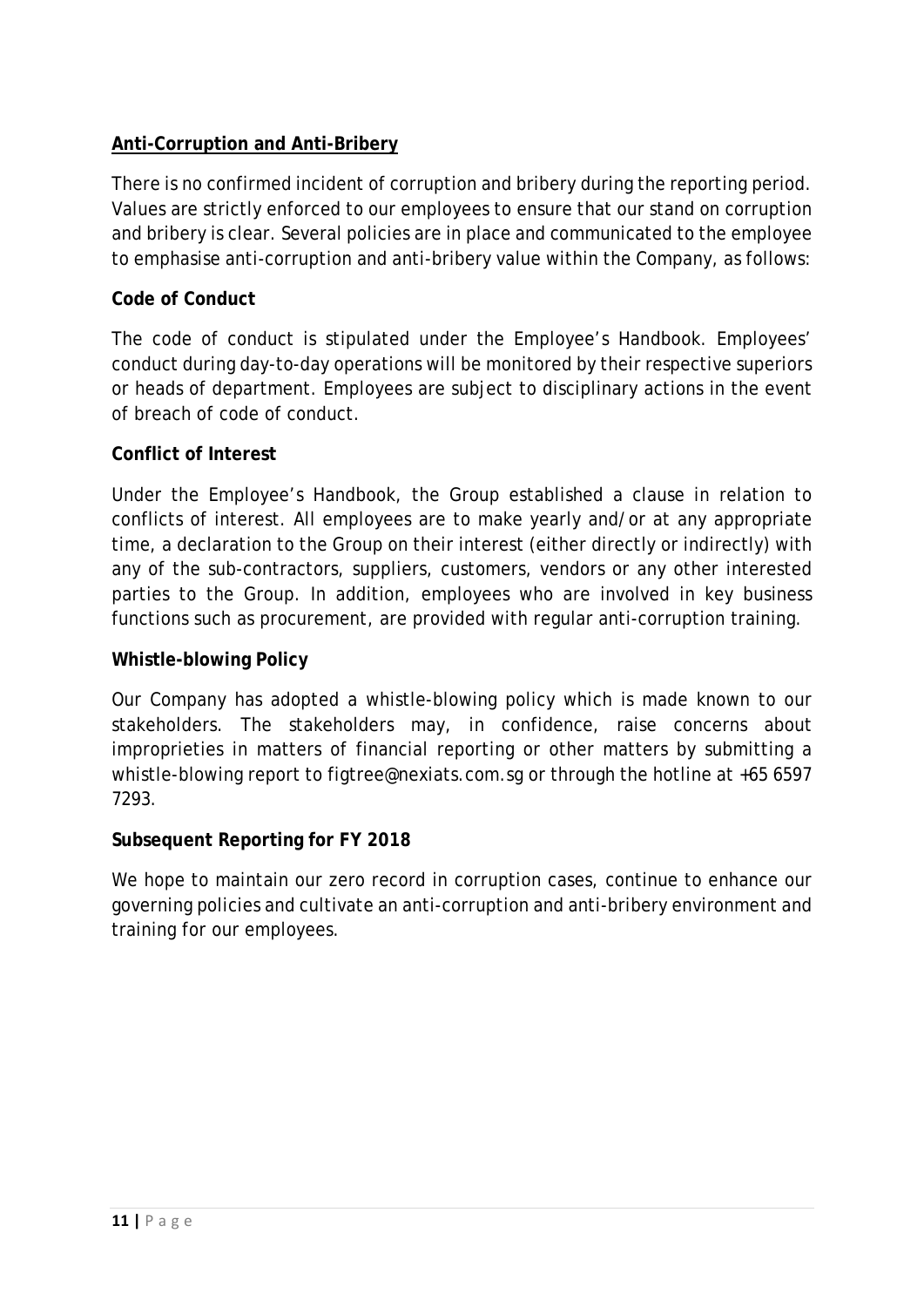### **Environmental Compliance**

We do our part to protect the environment by complying with environmental laws and regulations, which contributes towards a cleaner, greener and healthier environment. We strive to introduce and promote environmental-friendly solutions to our customers. To name a few, properties under our portfolio are designed with extensive green features through passive and active strategies with holistic approach, provision of energy efficient Variant Refrigerant Flow air-conditioning system, energy efficient LED lights and lighting system.

As a testament of our commitment on this, our Group has received several awards and certifications as highlighted below. It is important that the Group consistently operate in a sustainable manner in line with our role in the environment. There was no reported incidents of non-compliance to environmental laws and regulations in the reporting period.

Although not mandatory, the Green and Gracious Builder Scheme ("GGBS") program spearheaded by Building and Construction Authority ("BCA") and Green Mark was adopted by Figtree Group and its subsidiary, Figtree Projects Pte Ltd ("Figtree Projects"). The adoption of this initiative by the Group involves operational implementation of industry good practices by Figtree Projects in order to ensure that both the Group and Figtree Projects are operating well above mandatory environmental compliance.

Figtree Projects is an ISO 14001 certified entity since 2014 and is currently certified as GGBS Merit-Contractor as well. With concern for our environment and taking product life cycle analysis into consideration, we have adopted the BCA's Green Mark Scheme as an initiative to shape a more environmental friendly and sustainable built environment. Below are the awarded projects undertaken by Figtree Projects:

- 1. BCA Green Mark Award (Gold Plus) Second Development Pte Ltd for Menlo Logistic Hub: 2013
- 2. BCA Green Mark Award (Gold Plus) Tech-Link Storage Engineering Pte Ltd for KWE Singapore Logistics Centre: 2014
- 3. BCA Green Mark Award 2015 (Platinum) Figtree Projects Pte Ltd Head Office (Office Interior - Version 1.1): 2015
- 4. BCA Green Mark Award 2015 (Platinum) Development 8 Pte Ltd for LF Logistics Centre: 2015

#### **Subsequent Reporting for FY 2018**

We will continue to play a vital part in compliance with environmental laws and regulations in the countries which our major operations are in.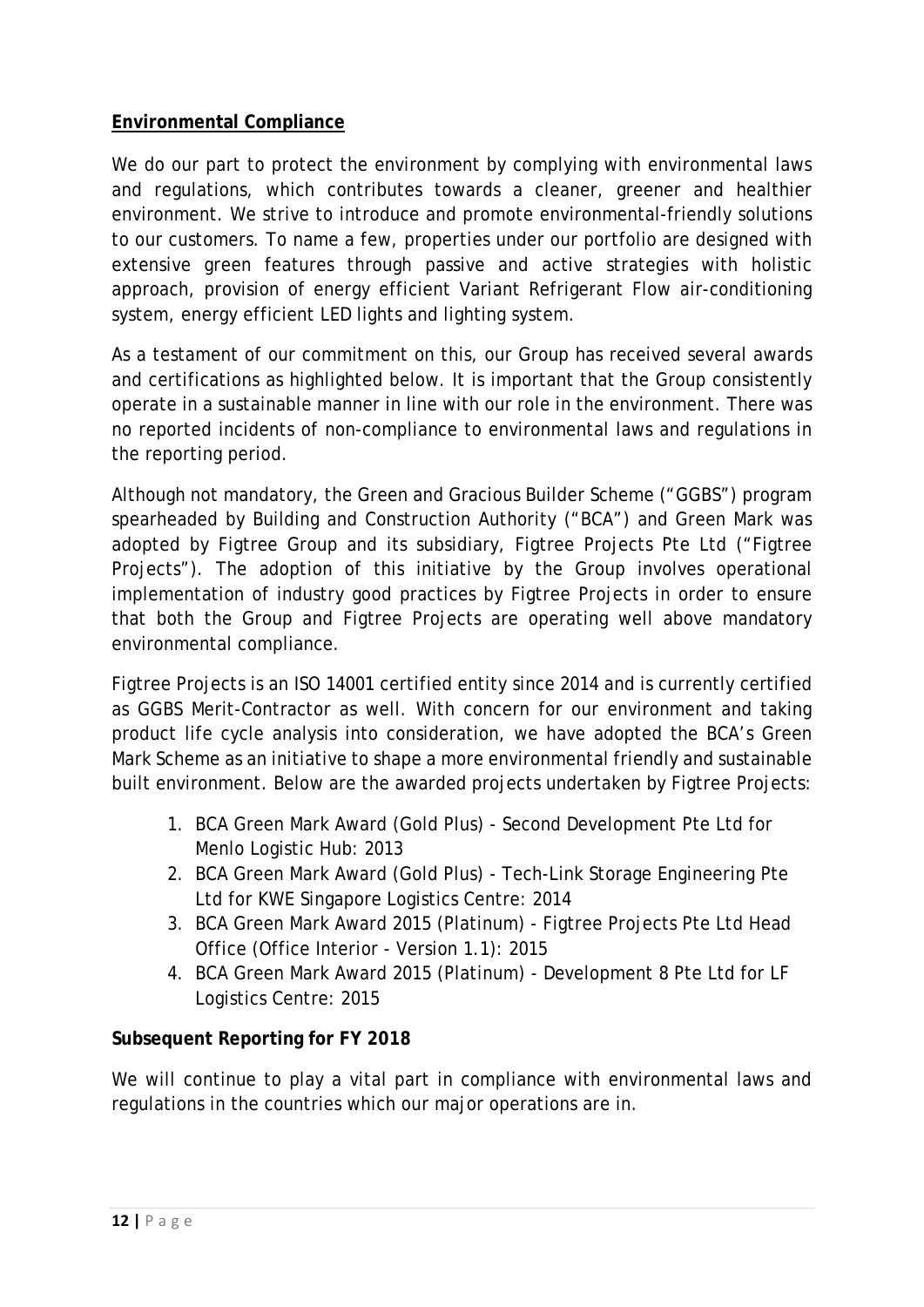#### **Employment**

Being one of our most valued asset, we believe in investing in our employees. As we remained disciplined in executing our growth strategies, we strive to play our part in social contribution in terms of employment.

We provide full-time employment to more than 20 individuals from diverse backgrounds. We adopt fair hiring practice and provide wider benefits to our full time employees. The Group has established an Employee Handbook that contains policies and procedures to ensure transparency and fairness for all employees.

The Group provides various benefits to full-time employees, which includes the following:

- a) Work Injury Compensation Insurance
- b) Group Personal Accident Insurance
- c) Medical benefits
- d) Option of stock ownership under the Figtree Employee Share Option Scheme
- e) Parental leave

In addition to the minimum leave stated under Employment Act, the Group also provides parental leave for employees with children. During the reporting period, 8 male employees and 3 female employees have taken parental leave. The employees are still employed under the Group as at 31 December 2017.

#### **Subsequent Reporting for FY 2018**

We will continue to periodically review our employment policies and work towards a more inclusive workforce. We shall work towards expanding our scope of reporting to include our practice and performance on talent management and training.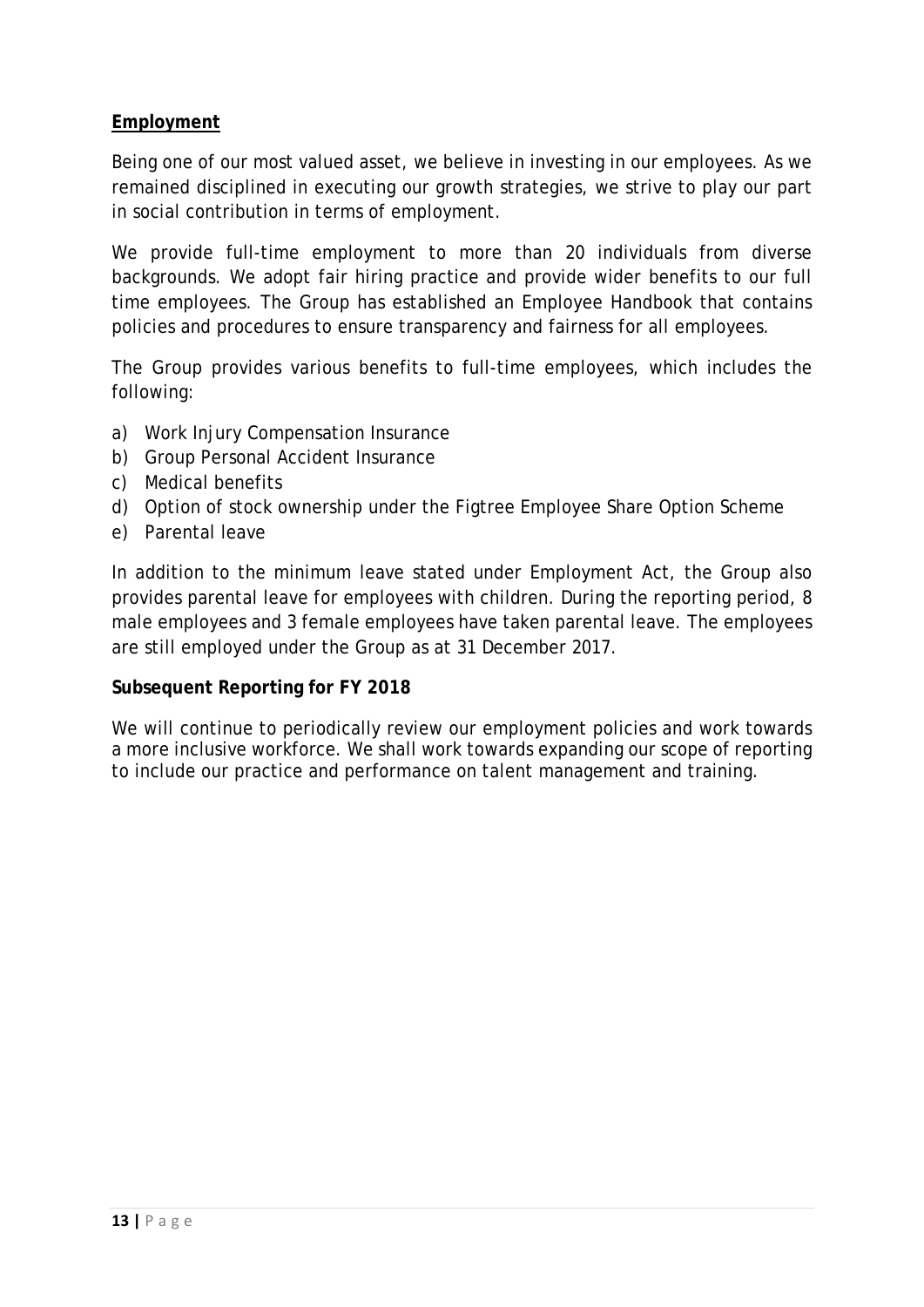| New Employee Hires sorted by Age Groups |  |  |  |
|-----------------------------------------|--|--|--|
| Under 30 years Old                      |  |  |  |
| Over 30 Years Old                       |  |  |  |

*\*For the period 1 January 2017 to 31 December 2017*

|                                             | <b>Male</b>              | Female         |
|---------------------------------------------|--------------------------|----------------|
| Number of<br><b>Employees</b>               | 23                       | 7              |
| Number of<br><b>New</b><br><b>Employees</b> |                          | $\overline{2}$ |
| Number of<br>Resigned<br><b>Employees</b>   | $\overline{\mathcal{L}}$ | 1              |
| <b>Turn Over</b><br>Rate                    | 9%                       | 14%            |

*\*For the period 1 January 2017 to 31 December 2017*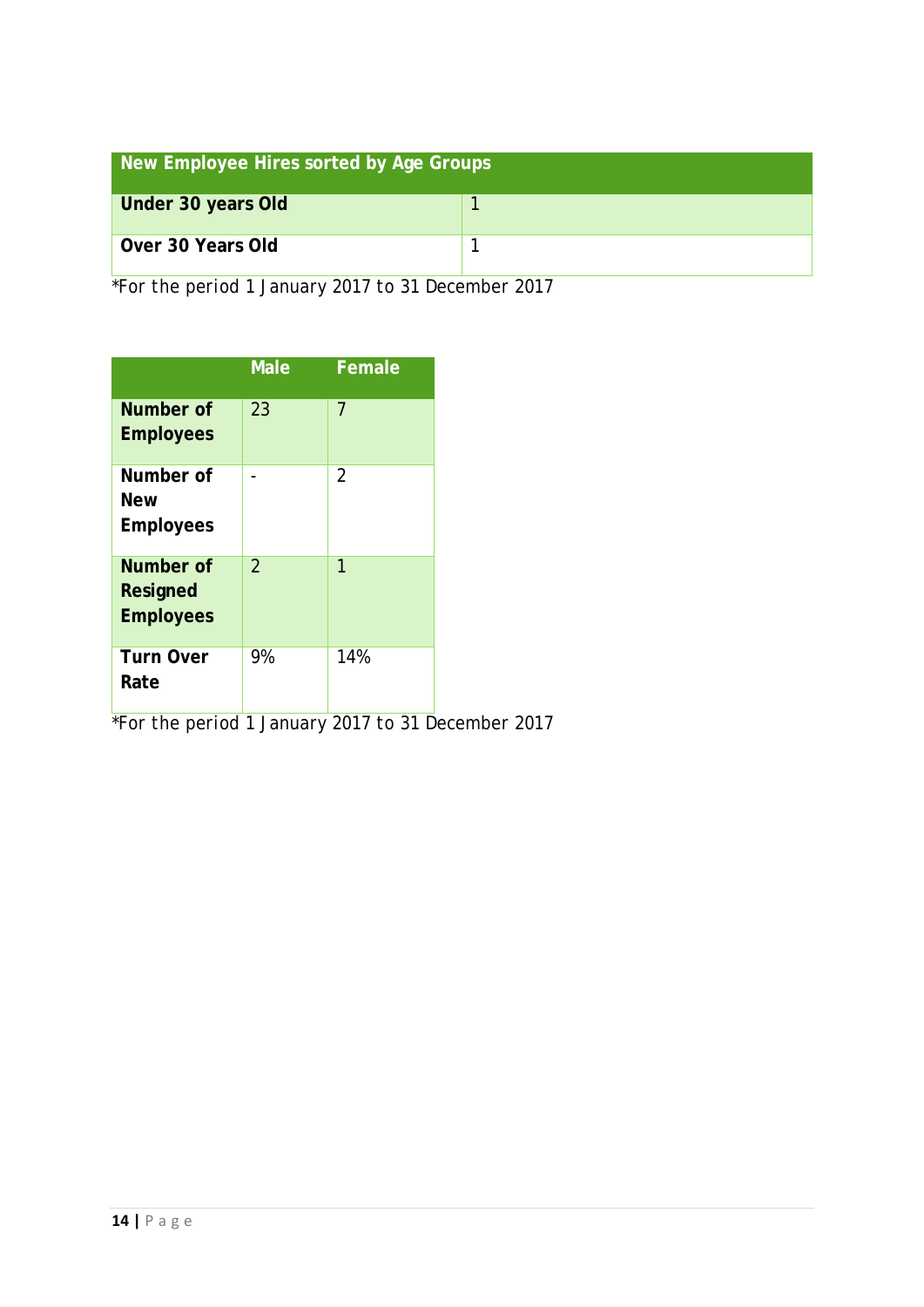## **GLOBAL REPORTING INITIATIVE (GRI) CONTENT INDEX**

| <b>GRI Standard</b>      | <b>Disclosure</b>                                                    | Page Reference<br>and Reasons for |
|--------------------------|----------------------------------------------------------------------|-----------------------------------|
|                          |                                                                      | Omission, if                      |
|                          |                                                                      | applicable (page)                 |
|                          | <b>GENERAL DISCLOSURE</b>                                            |                                   |
| GRI 102:                 | <b>Organizational Profile</b>                                        |                                   |
| General                  | 102-1 Name of the organisation                                       | 4                                 |
| <b>Disclosures</b>       | 102-2 Activities, brands, products, and services                     | 5                                 |
| 2016                     | 102-3 Location of headquarters                                       | 5                                 |
|                          | 102-4 Location of operations                                         | 5                                 |
|                          | 102-5 Ownership and legal form                                       | 5                                 |
|                          | 102-6 Markets served                                                 | 5                                 |
|                          | 102-7 Scale of the organisation                                      | 5                                 |
|                          | 102-8 Information on employees and other workers                     | 5                                 |
|                          | 102-9 Supply chain                                                   | 6                                 |
|                          | 102-10 Significant changes to the organisation and its               | <b>NIL</b>                        |
|                          | supply chain                                                         |                                   |
|                          | 102-11 Precautionary principle or approach                           | $\overline{7}$                    |
|                          | 102-12 External initiatives                                          | 6                                 |
|                          | 102-13 Membership of associations                                    | 6                                 |
| Strategy                 |                                                                      |                                   |
|                          | 102-14 Statement from senior decision maker                          | $\overline{3}$                    |
| Ethics and Integrity     |                                                                      |                                   |
|                          | 102-16 Values, principles, standards, and norms of                   | 5                                 |
|                          | behaviour                                                            |                                   |
|                          | Governance                                                           |                                   |
|                          | 102-18 Governance structure                                          | Annual Report 2017                |
| Stakeholder Engagement   |                                                                      |                                   |
|                          | 102-40 List of stakeholder groups                                    | 8                                 |
|                          | 102-41 Collective bargaining agreements                              | <b>NIL</b>                        |
|                          | 102-42 Identifying and selecting stakeholders                        | 8                                 |
|                          | 102-43 Approach to stakeholder engagement                            | 8                                 |
|                          | 102-44 Key topics and concerns raised                                | 9                                 |
|                          | <b>Reporting Practice</b>                                            |                                   |
|                          | 102-45 Entities included in the consolidated financial<br>statements | Annual Report 2017                |
|                          | 102-46 Defining report content and topic boundaries                  | 4                                 |
|                          | 102-47 List of material topics                                       | 9                                 |
|                          | 102-48 Restatements of information                                   | <b>NIL</b>                        |
|                          | 102-49 Changes in reporting                                          | First SR Report                   |
|                          | 102-50 Reporting period                                              | 4                                 |
|                          | 102-51 Date of most recent report                                    | First SR Report                   |
|                          | 102-52 Reporting cycle                                               | 4                                 |
|                          | 102-53 Contact point for questions regarding the report              | 4                                 |
|                          | 102-54 Claims of reporting in accordance with the GRI                | 4                                 |
| 102-55 GRI content index |                                                                      | 15                                |
|                          | 102-56 External assurance                                            | 4                                 |